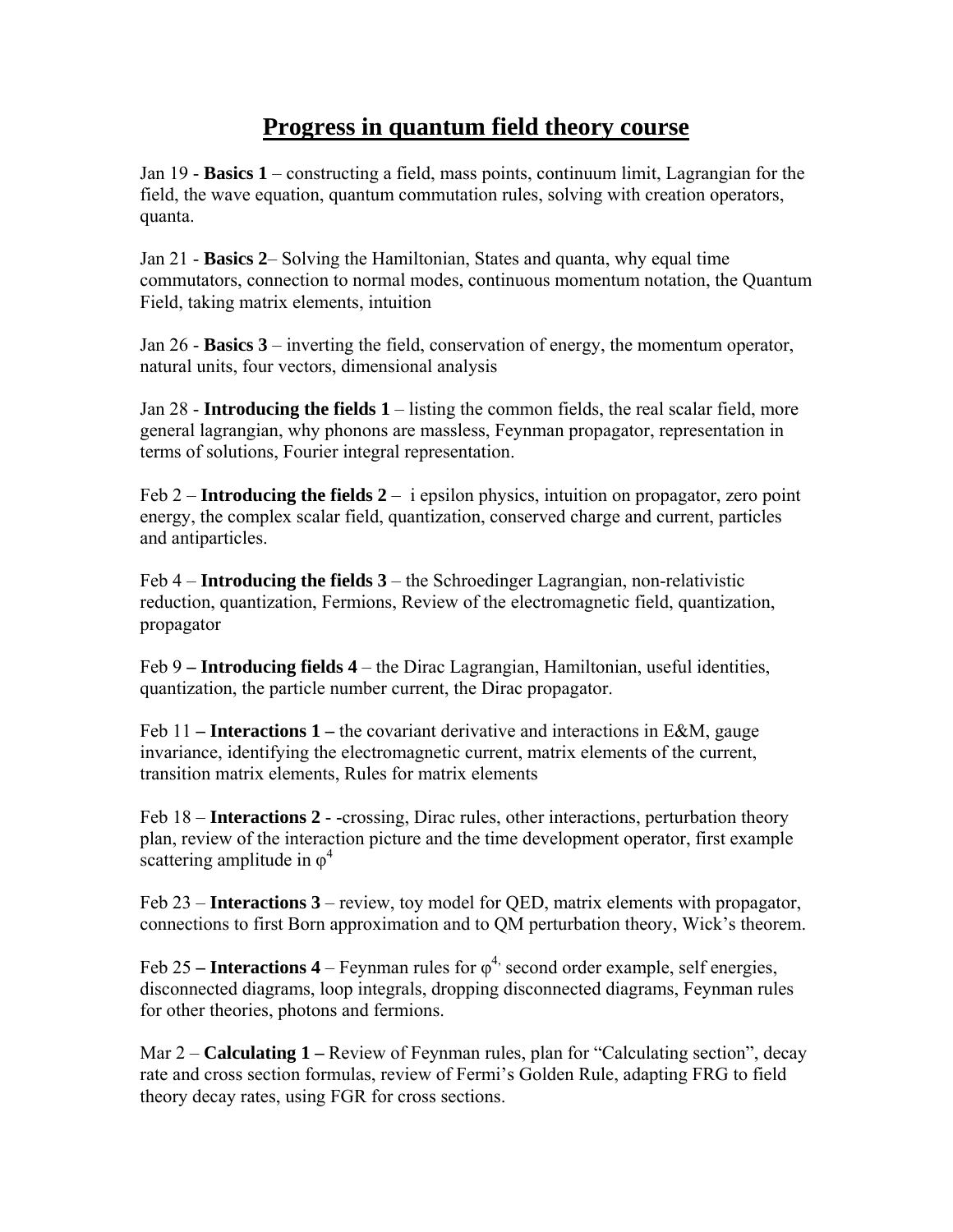Mar 4 **– Calculating 2** – Identical particle effects, generalization to more particles, Lorentz invariant phase space, cross section for  $\varphi^4$ , correspondence to non-relativistic results, low energy expansion of a propagator, QED scattering cross section

Mar 9 – **Calculating 3** – review of Feynman rules for Dirac particles, finishing QED cross section – connection to non-relativistic QM, Noether's theorem, calculating the Noether current, example, spacetime symmetry and the energy momentum tensor, interactions and symmetries.

Mar 11 – **Calculating 4** – Ground state energies and masses, symmetry breaking and Goldstone's theorem, calculating with two different names for the fields, example, names don't matter – Haag's theorem, the Higgs mechanism

Week of March 21 – the following two lessons are to be watched online:

**Renormalization 1** – the philosophy of renormalization: measuring the electric charge, expressing cross-section in terms of measured value, the bare charge and the physical charge, the counterterm method for QED, renormalizing phi-phi scattering.

**Renormalization 2** – calculating a loop integral: Feynman parameterization, completing the square, Wick rotation, 4 dimension spherical coordinates, the final integral and results.

Mar 30 - **Renormalization 3** – review, two procedures for renormalization, imaginary parts, unitarity, useful identities, infinities, why quantum calculations work, philosophy of infinities

April 1 - **Renormalization 4** – regularization, Pauli-Villars (with example), dimensional renormalization, gamma function review, calculation of loop integral, expansion about  $d=4$ .

April 6 – **Renormalization 5** – mass renormalization, wavefunction renormalization, logic and formal techniques, general techniques, renormalizable and nonrenormalizable theories, example of issues with nonrenormalizable theories

April 8 **– QED 1** – QED, charge quantization, gauge invariance in matrix elements, the renormalization program, fermion mass and wavefunction renormalization, the vacuum polarization, calculating the vacuum polarization, photon wavefunction renormalization.

April 13 – **QED 2 –** review, diagrams for charge renormalization, the vertex function, the full charge renormalization, residual predictions, the running coupling, the Lamb shift

April 15 – **QED 3** – infrared divergences, solution via bremsstrahlung, Lamb shift and off-shell g=2 in Dirac theory, Gordon decomposition, calculation of g-2, practical group theory.